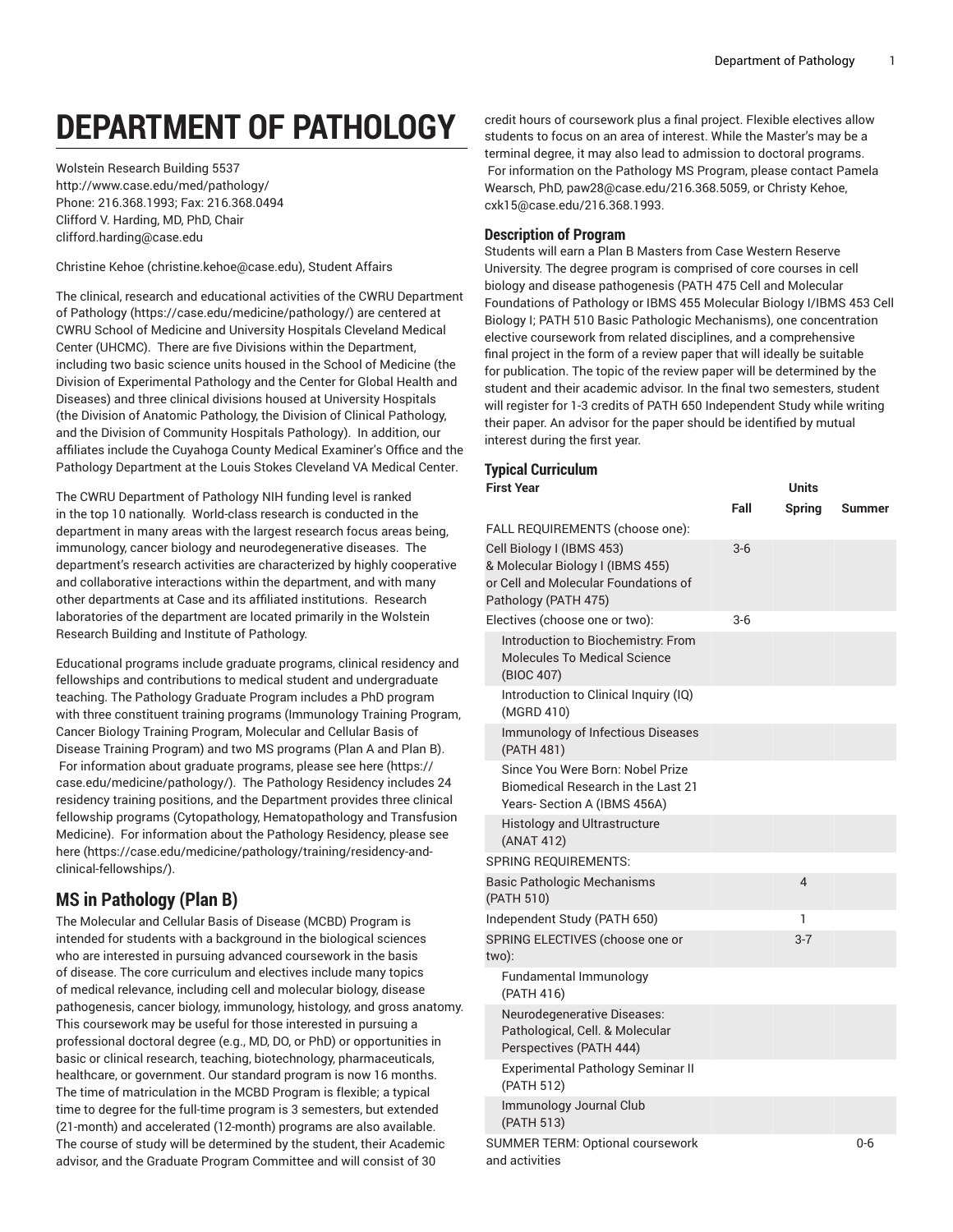| <b>Total Units in Sequence:</b>                                                                                                 | 18-40                |        |  |
|---------------------------------------------------------------------------------------------------------------------------------|----------------------|--------|--|
| Year Total:                                                                                                                     | $4 - 10$             |        |  |
| Other electives upon approval                                                                                                   |                      |        |  |
| Immunology Journal Club<br>(PATH 513)                                                                                           |                      |        |  |
| Aging and the Nervous System<br>(PATH 410)                                                                                      |                      |        |  |
| Neurodegenerative Diseases of the<br>Brain and the Eye: Molecular Basis of<br>the Brain-Eye Connection (PATH 525)               |                      |        |  |
| Advanced Immunobiology<br>(PATH 465)                                                                                            |                      |        |  |
| Current Topics in Cancer (PATH 422)                                                                                             |                      |        |  |
| Independent Study (PATH 650)<br>FALL ELECTIVES (choose two or three<br>for 16 month standard program):                          | $3 - 7$              |        |  |
| <b>FALL REQUIREMENTS:</b>                                                                                                       | $1-3$                |        |  |
| <b>Second Year</b>                                                                                                              | <b>Units</b><br>Fall |        |  |
| Year Total:                                                                                                                     | $6 - 12$             | $8-12$ |  |
| Pre-professional students may wish<br>to spend time on school applications                                                      |                      |        |  |
| Students may apply to laboratories<br>to do research projects in related<br>fields (e.g. cancer, immunology,<br>neuropathology) |                      |        |  |
| <b>Cadaver Dissection-based DHman</b><br>Anatomy with Histology and<br>Physiologic Correlations (ANAT 410)                      |                      |        |  |

# **Admission Criteria**

Applicants will be screened by the Pathology Department Admissions Committee. Students will be required to supply a GRE, MCAT, or USMLE score, a transcript, three letters of recommendation and an application essay that details the student's interest in the Program. Students will be interviewed on campus or via electronic media (i.e. FaceTime or Skype). Although there are no set requirements, successful applicants would be expected to have an MCAT >500, GRE verbal and quantitative >150, and an undergraduate GPA around 3.0. Applications are accepted on a rolling basis for matriculation during any academic term.

#### **Tuition**

Financial aid will not be provided by the Department. Students may apply for financial aid through the federal government at [http://](http://www.fafsa.ed.gov/) [www.fafsa.ed.gov/.](http://www.fafsa.ed.gov/)

# **MS in Pathology (Plan A)**

A **part-time** program leading to the Master of Science degree in Pathology is available to laboratory staff who are employed by Case Western Reserve University. Students in this program must be full-time university employees and must have the agreement of their supervisor to begin studies as a part-time student. Courses are available as an employee fringe benefit (up to 6 credits per semester for Fall and Spring, and 3 credits for Summer) and can only be taken as limited by the fringe benefit regulations.

A formal application for this program must be submitted to the graduate school. Prior to submission of this application, the employee, the supervisor, and the Director of the Pathology Graduate Program must meet to review and facilitate the student's application for admission.

This program can lead to a MS degree through Plan A. Required core courses include IBMS 453 Cell Biology I (3 credits), IBMS 455 Molecular Biology I (3 credits), PATH 510 Basic Pathologic Mechanisms (4 credits), and participation in a seminar course (PATH 511 Experimental Pathology Seminar I and/or PATH 512 Experimental Pathology Seminar II) for at least one semester. IBMS 453 Cell Biology I, IBMS 455 Molecular Biology I and must be taken as graded courses (not P/F).

Plan A requires a minimum of 30 total coursework credits. In addition to the required core courses, the student must take a minimum of 6 credits of PATH 651 Thesis M.S. Thesis, which involves research in the laboratory of the supervisor (who serves as the MS Thesis Mentor) and thesis preparation. The student must register for at least one credit of PATH 651 Thesis M.S. every semester until graduation. A GPA of 2.75 or better must be maintained for a terminal MS degree. (Students considering using the MS in Pathology as a "stepping stone" to the PhD degree must maintain a GPA of 3.0 or better.) An MS thesis must be prepared based on the research, and the student must pass an MS Degree Examination in which the thesis is defended.

# **MD/MS Biomedical Investigation--Pathology Track**

For Program Admissions and MD requirements, see [MD Dual](http://bulletin.case.edu/schoolofmedicine/dualdegreeprograms/) Degree [Programs \(http://bulletin.case.edu/schoolofmedicine/](http://bulletin.case.edu/schoolofmedicine/dualdegreeprograms/) [dualdegreeprograms/](http://bulletin.case.edu/schoolofmedicine/dualdegreeprograms/)). This track is designed to provide students with an in-depth understanding of the cellular basis of disease or immunity. During the first year of medical school, the student should identify a mentor and begin planning coursework and a research project leading to the MS degree. Because the background and interest of applicants vary widely, members of the Program Oversight Committee will assist each student in designing an individualized schedule of graduate courses for any track.

Students are expected to complete at least two graduate courses (3 credits each or total 6 credits) before beginning the laboratory research period (year 3), and students should take three graduate courses before the research period if this is possible. For students to receive graduate credit for any medical coursework (as IBIS credit, e.g. IBIS 403 Integrated Biological Sciences III), they must register at the beginning of the semester. Students in the MD/MS joint degree program must attain a cumulative GPA of 3.0 in the graduate courses. Students in this program may participate in any of the three tracks of the Department of Pathology Graduate Program.

For information about the Pathology Track in the MD/MS program, contact Pamela Wearsch, PhD, [paw28@case.edu](mailto:paw28@case.edu)/216.368.5059, or Christy Kehoe, [cxk15@case.edu/](mailto:cxk15@case.edu)216.368.1993.

#### **Students in the Pathology track must complete:**

| <b>PATH 601</b> | <b>Special Problems</b>           | 18 |
|-----------------|-----------------------------------|----|
| <b>PATH 511</b> | Experimental Pathology Seminar I  |    |
| or PATH 512     | Experimental Pathology Seminar II |    |
| <b>IBIS 600</b> | Exam in Biomedical Investigation  | n  |

**And 9 credits from the Pathology courses listed below or other Approved courses.** Other department's graduate level course may be accepted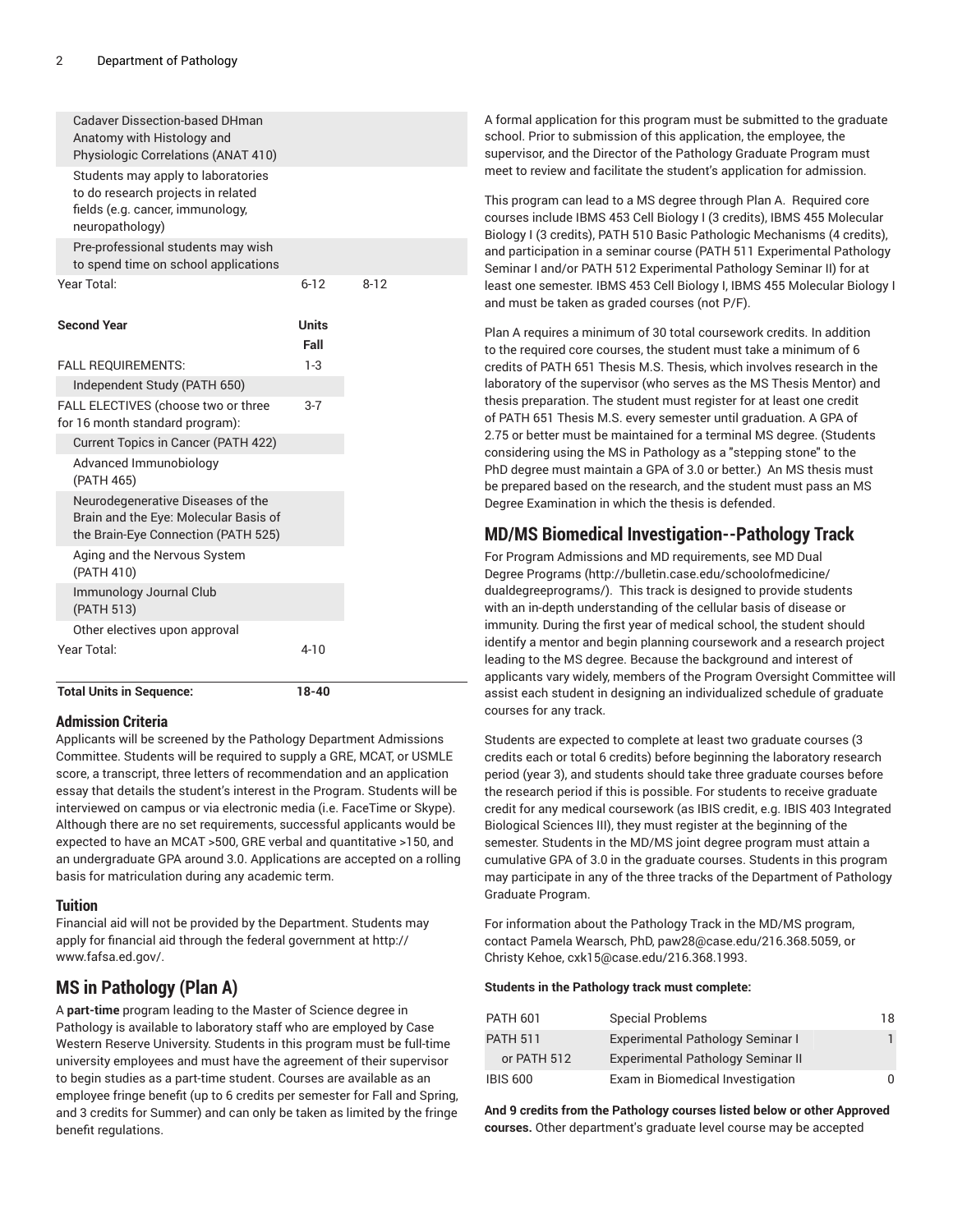provided it is appropriate to the student's project and is approved by his/ her Thesis Committee or the Graduate Program Director in Pathology.

| <b>PATH 410</b> | Aging and the Nervous System                                                                           |   |
|-----------------|--------------------------------------------------------------------------------------------------------|---|
| <b>PATH 416</b> | Fundamental Immunology                                                                                 | 4 |
| <b>PATH 430</b> | Oxidative Stress and Disease<br>Pathogenesis                                                           |   |
| <b>PATH 444</b> | Neurodegenerative Diseases:<br>Pathological, Cell. & Molecular<br>Perspectives                         | 3 |
| <b>PATH 510</b> | Basic Pathologic Mechanisms                                                                            | 4 |
| <b>PATH 525</b> | Neurodegenerative Diseases of the<br>Brain and the Eye: Molecular Basis<br>of the Brain-Eye Connection | 3 |

# **Example Plan of Study of Minimum Coursework:**

| <b>First Year</b>                      | <b>Units</b> |        |               |
|----------------------------------------|--------------|--------|---------------|
|                                        | Fall         | Spring | <b>Summer</b> |
| <b>MD Curriculum</b>                   |              |        |               |
| Graduate course                        |              | 3      |               |
| <b>MD Curriculum</b>                   |              |        |               |
| Special Problems (PATH 601) (optional) |              |        | $1-3$         |
| Year Total:                            |              | 3      | 1-3           |

| <b>Second Year</b>                                                                                   |      | <b>Units</b>   |
|------------------------------------------------------------------------------------------------------|------|----------------|
|                                                                                                      | Fall | Spring         |
| Integrated Biological Sciences III<br>(IBIS 403)                                                     | 6    |                |
| Graduate Course                                                                                      | 3    |                |
| <b>MD Curriculum</b>                                                                                 |      |                |
| <b>Graduate Course</b>                                                                               |      | 3              |
| Year Total:                                                                                          | 9    | 3              |
| <b>Third Year</b>                                                                                    |      | <b>Units</b>   |
|                                                                                                      | Fall | Spring         |
| Special Problems (PATH 601)                                                                          | 8    |                |
| Special Problems (PATH 601)                                                                          |      | $\overline{7}$ |
| Experimental Pathology Seminar I<br>(PATH 511)<br>or Experimental Pathology Seminar II<br>(PATH 512) |      | 1              |
| Exam in Biomedical Investigation<br>(IBIS 600)                                                       |      | $\overline{0}$ |
| Year Total:                                                                                          | 8    | 8              |

| <b>Fourth Year</b>   | <b>Units</b> |              |
|----------------------|--------------|--------------|
|                      | Fall         | Spring       |
| <b>MD Curriculum</b> |              |              |
| <b>MD</b> Curriculum |              |              |
| Year Total:          |              |              |
| <b>Fifth Year</b>    |              | <b>Units</b> |
|                      | Fall         | Sprina       |

MD Curriculum MD Curriculum

#### Year Total:

# **Total Units in Sequence: 32-34**

\* 15 graded credits of graduate school courses should be taken in the first 2 years, including IBIS 403 Integrated Biological Sciences III (6 credits) and three PATH graduate courses (3 credits each). Students may defer a maximum of one 3-credit hour course to Year 3.

PhD Training in the Pathology Graduate Program occurs in three tracks that share a common core curriculum but provide additional trackspecific curricular offerings. This provides a cohesive program that addresses the specific needs of different Pathology-related areas of research training. Section II of the handbook "Pathology PhD Program" describes core features of the program that are shared and provides detailed descriptions of the three training tracks:

- Molecular and Cellular Basis of Disease Training Program (MCBTP)
- Immunology Training Program (ITP)
- Cancer Biology Training Program (CBTP)

To earn a PhD in Pathology, a student must complete rotations in at least three laboratories followed by selection of a research advisor, and complete Core and Elective coursework including responsible conduct of research as described in the Course of Study, below. Students who previously completed relevant coursework, (for example, with a MS) may petition to complete alternative courses. Each training track follows the overall regulations established and described in CWRU Graduate Studies and documented to the Regents of the State of Ohio. Completion of the PhD degree will require 36 hours of coursework (24 hours of which are graded) and 18 hours of PATH 701 Dissertation Ph.D..

In addition, each PhD student must successfully complete a qualifier examination for advancement to candidacy in the form of a short grant proposal with oral defense. The qualifier is generally completed in the summer after year two. During the dissertation period, students are expected to meet twice a year with the thesis committee, present seminars in the department, and fulfill journal publication requirements. Throughout the doctoral training, students are expected to be enthusiastic participants in seminars, journal clubs, and research meetings in the lab and program.

§ Please also see [Graduate Studies Academic](http://bulletin.case.edu/schoolofgraduatestudies/academicrequirements/) [Requirements for Doctoral Degrees](http://bulletin.case.edu/schoolofgraduatestudies/academicrequirements/) ([http://bulletin.case.edu/](http://bulletin.case.edu/schoolofgraduatestudies/academicrequirements/) [schoolofgraduatestudies/academicrequirements/\)](http://bulletin.case.edu/schoolofgraduatestudies/academicrequirements/)

#### **Molecular and Cellular Basis of Disease Training Program (MCBTP) First Year Units**

|                                                                                | Fall    | Spring |
|--------------------------------------------------------------------------------|---------|--------|
| Cell Biology I (IBMS 453)                                                      | 3       |        |
| Molecular Biology I (IBMS 455)                                                 | 3       |        |
| <b>Research Rotation in Biomedical</b><br>Sciences Training Program (BSTP 400) | $0 - 9$ |        |
| Mentor and track chosen                                                        |         |        |
| Basic Pathologic Mechanisms<br>(PATH 510) <sup>*</sup>                         |         | 4      |
| Fundamental Immunology (PATH 416) <sup>*</sup>                                 |         | 4      |
| Experimental Pathology Seminar II<br>(PATH 512)                                |         | 1      |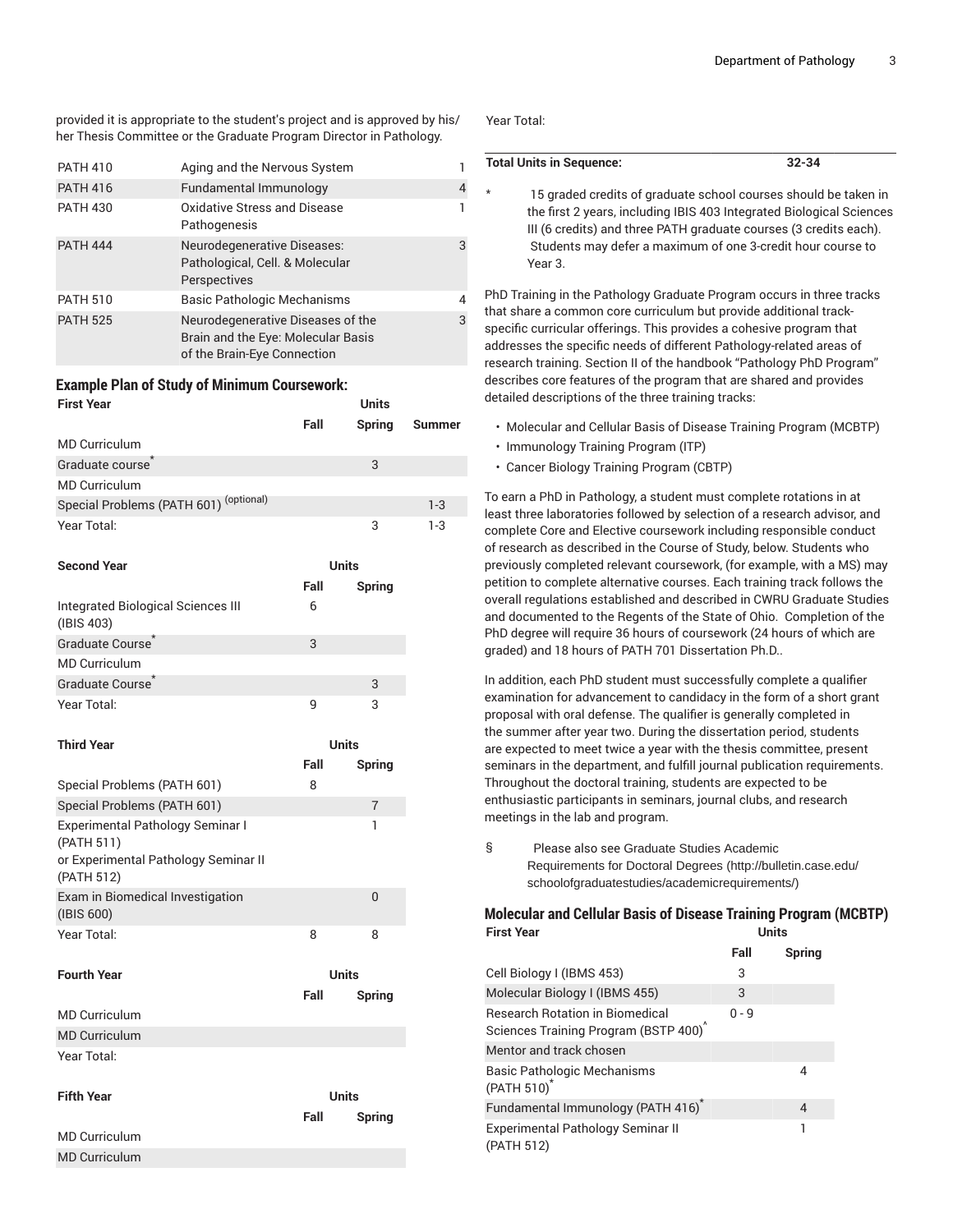| Special Problems (PATH 601)                                                                  |          | $1-9$                  |        |
|----------------------------------------------------------------------------------------------|----------|------------------------|--------|
| On Being a Professional Scientist: The<br>Responsible Conduct of Research<br>(IBMS 500)      |          | 1                      |        |
| Thesis committee chosen; preproposal<br>meeting scheduled                                    |          |                        |        |
| Year Total:                                                                                  | $6 - 15$ | 11-19                  |        |
| <b>Second Year</b>                                                                           | Fall     | Units<br><b>Spring</b> | Summer |
| <b>Experimental Pathology Seminar I</b><br>(PATH 511)                                        | 1        |                        |        |
| <b>MCBDTP Track Elective</b>                                                                 | 3        |                        |        |
| <b>MCBDTP Track or other Elective</b>                                                        | 3        |                        |        |
| Special Problems (PATH 601)                                                                  | $1 - 9$  |                        |        |
| Thesis proposal defense and<br>advancement to candidacy within next<br>9 months <sup>+</sup> |          |                        |        |
| Experimental Pathology Seminar I<br>(PATH 511)                                               |          | 1                      |        |
| Electives (Core, MCBDTP track or other)                                                      |          | 4-6                    |        |
| Special Problems (PATH 601)<br>or Dissertation Ph.D. (PATH 701)                              |          | $1 - 9$                |        |
| Thesis proposal defense and<br>advancement to candidacy must be<br>completed <sup>++</sup>   |          |                        |        |
| Year Total:                                                                                  | $8 - 16$ | $6 - 16$               |        |
|                                                                                              |          |                        |        |
|                                                                                              |          |                        |        |
| <b>Third Year</b>                                                                            |          | <b>Units</b>           |        |
|                                                                                              | Fall     | Spring                 |        |
| Experimental Pathology Seminar I<br>(PATH 511)                                               | 1        |                        |        |
| Dissertation Ph.D. (PATH 701) <sup>**</sup>                                                  | $1-9$    |                        |        |
| Experimental Pathology Seminar II<br>(PATH 512)                                              |          | 1                      |        |
| Dissertation Ph.D. (PATH 701)                                                                |          | 1-9                    |        |
| Year Total:                                                                                  | $2 - 10$ | $2 - 10$               |        |
|                                                                                              |          |                        |        |
| <b>Fourth Year</b>                                                                           | Fall     | <b>Units</b>           |        |
| Experimental Pathology Seminar I<br>(PATH 511)                                               | 1        | Spring                 |        |
| Dissertation Ph.D. (PATH 701) <sup>**</sup>                                                  | $1-9$    |                        |        |
| Experimental Pathology Seminar II<br>(PATH 512)                                              |          | 1                      |        |
| Dissertation Ph.D. (PATH 701) <sup>**</sup>                                                  |          | $1-9$                  |        |
| Year Total:                                                                                  | $2 - 10$ | $2 - 10$               |        |
| <b>Fifth Year</b>                                                                            |          | <b>Units</b>           |        |
|                                                                                              | Fall     | Spring                 |        |
| Experimental Pathology Seminar I<br>(PATH 511)                                               | 1        |                        |        |
| Dissertation Ph.D. (PATH 701) <sup>**</sup><br>Experimental Pathology Seminar II             | $1-9$    | 1                      |        |

| Dissertation Ph.D. (PATH 701) <sup>**</sup>                                                                                                                                                                                                                                                                                                 |          | $1-9$                  |               |
|---------------------------------------------------------------------------------------------------------------------------------------------------------------------------------------------------------------------------------------------------------------------------------------------------------------------------------------------|----------|------------------------|---------------|
| Responsible Conduct of Research for<br>Advanced Trainees (IBMS 501)                                                                                                                                                                                                                                                                         |          | 0                      |               |
| Year Total:                                                                                                                                                                                                                                                                                                                                 | $2 - 10$ | $2 - 10$               |               |
| <b>Total Units in Sequence:</b>                                                                                                                                                                                                                                                                                                             |          | 43-126                 |               |
| $\star$<br>Alternate courses for MSTP students: IBIS 401-404. MSTP<br>students in the MCBDTP do not need to take IBMS 453 Cell<br>Biology I, IBMS 455 Molecular Biology I, PATH 510 Basic<br>Pathologic Mechanisms or PATH 416 Fundamental Immunology<br>although PATH 416 Fundamental Immunology may still be taken<br>as a Track Elective |          |                        |               |
| ٨<br>Alternate course is MSTP 400 Research Rotation in Medical<br>Scientist Training Program for MSTP students and PATH 601<br>Special Problems for direct admit students                                                                                                                                                                   |          |                        |               |
| IBMS 501 Responsible Conduct of Research for Advanced<br>t<br>Trainees is offered every spring semester (beginning 2020). The<br>SOM requires that PhD students who are 4 years beyond their<br>initial RCR training in IBMS 500 On Being a Professional Scientist:<br>The Responsible Conduct of Research, register for IBMS 501.          |          |                        |               |
| <b>Immunology Training Program (ITP)</b><br><b>First Year</b>                                                                                                                                                                                                                                                                               |          | Units                  |               |
|                                                                                                                                                                                                                                                                                                                                             | Fall     | <b>Spring</b>          | <b>Summer</b> |
| Molecular Biology I (IBMS 455)                                                                                                                                                                                                                                                                                                              | 3        |                        |               |
| Cell Biology I (IBMS 453)                                                                                                                                                                                                                                                                                                                   | 3        |                        |               |
| <b>Research Rotation in Biomedical</b>                                                                                                                                                                                                                                                                                                      | $0 - 9$  |                        |               |
| Sciences Training Program (BSTP 400)                                                                                                                                                                                                                                                                                                        |          |                        |               |
| Immunology Journal Club (optional this<br>semester)                                                                                                                                                                                                                                                                                         |          |                        |               |
| Mentor and Track chosen                                                                                                                                                                                                                                                                                                                     |          |                        |               |
| Basic Pathologic Mechanisms<br>(PATH 510)                                                                                                                                                                                                                                                                                                   |          | 4                      |               |
|                                                                                                                                                                                                                                                                                                                                             |          |                        |               |
| Fundamental Immunology (PATH 416)                                                                                                                                                                                                                                                                                                           |          | 4                      |               |
| <b>Experimental Pathology Seminar II</b><br>(PATH 512)                                                                                                                                                                                                                                                                                      |          | 1                      |               |
| Immunology Journal Club (optional this                                                                                                                                                                                                                                                                                                      |          |                        |               |
| semester)                                                                                                                                                                                                                                                                                                                                   |          | $1-9$                  |               |
| Special Problems (PATH 601)<br>On Being a Professional Scientist: The<br>Responsible Conduct of Research<br>(IBMS 500)                                                                                                                                                                                                                      |          | 1                      |               |
| Thesis committee chosen; preproposal<br>meeting scheduled                                                                                                                                                                                                                                                                                   |          |                        |               |
| Year Total:                                                                                                                                                                                                                                                                                                                                 | $6 - 15$ | 11-19                  |               |
| <b>Second Year</b>                                                                                                                                                                                                                                                                                                                          | Fall     | Units<br><b>Spring</b> | Summer        |
| Experimental Pathology Seminar I<br>(PATH 511)                                                                                                                                                                                                                                                                                              | 1        |                        |               |
|                                                                                                                                                                                                                                                                                                                                             | 4        |                        |               |
| Advanced Immunobiology (PATH 465)                                                                                                                                                                                                                                                                                                           | 3        |                        |               |
| Electives (Core, ITP Track or other)**                                                                                                                                                                                                                                                                                                      |          |                        |               |
| Special Problems (PATH 601)<br>Immunology Journal Club (required this                                                                                                                                                                                                                                                                       | $1-9$    |                        |               |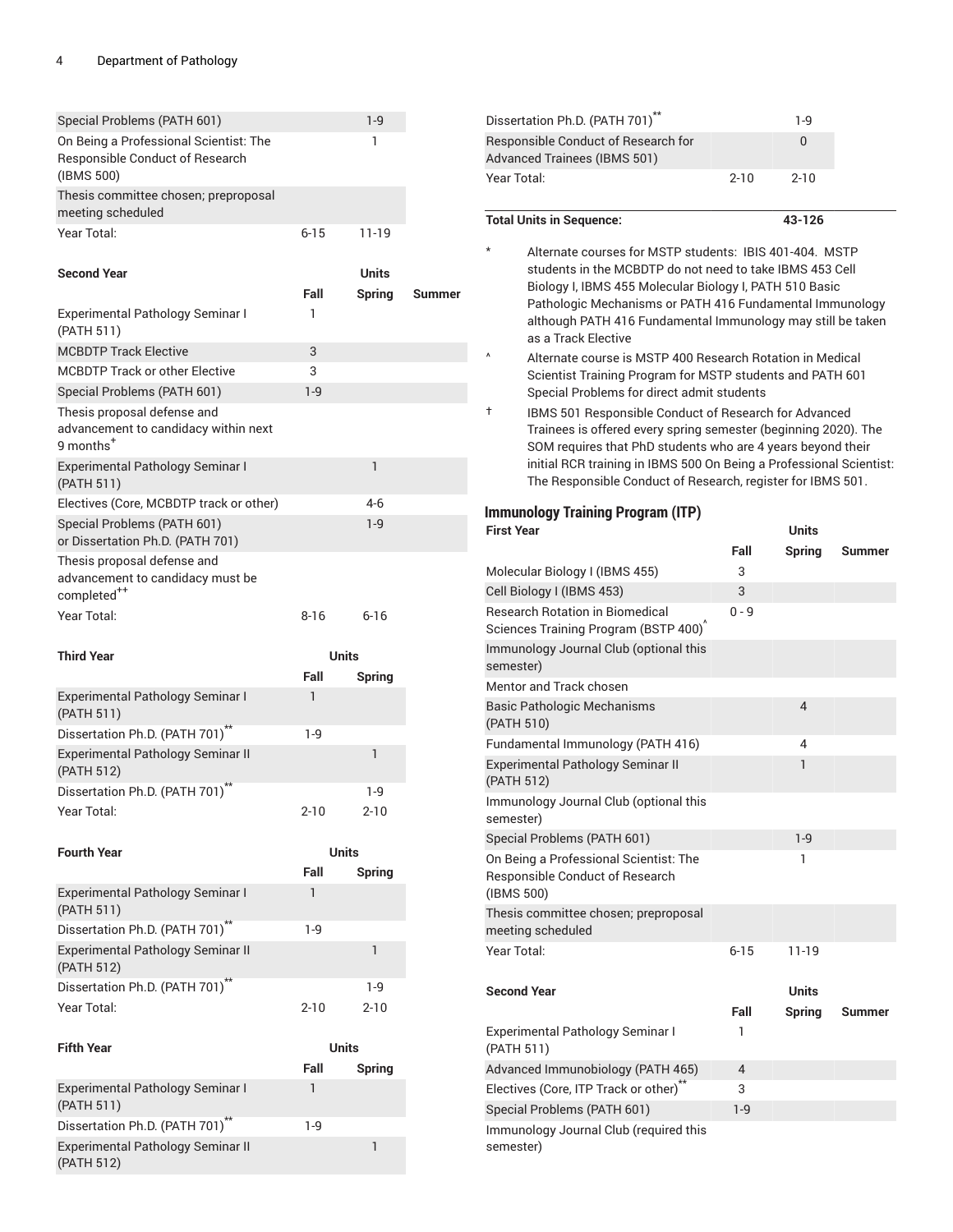| Thesis proposal and advancement to<br>candidacy within 9 months <sup>+</sup>               |           |               |  |
|--------------------------------------------------------------------------------------------|-----------|---------------|--|
| Experimental Pathology Seminar II<br>(PATH 512)                                            |           | 1             |  |
| Electives (Core, ITP Track or other)**                                                     |           | $4-6$         |  |
| Special Problems (PATH 601)<br>or Dissertation Ph.D. (PATH 701)                            |           | $1-9$         |  |
| Immunology Journal Club (required this<br>semester)                                        |           |               |  |
| Thesis proposal defense and<br>advancement to candidacy must be<br>completed <sup>++</sup> |           |               |  |
| Year Total:                                                                                | $9 - 17$  | $6 - 16$      |  |
| <b>Third Year</b>                                                                          |           | <b>Units</b>  |  |
|                                                                                            | Fall      | Spring        |  |
| Experimental Pathology Seminar I<br>(PATH 511)                                             | 1         |               |  |
| Dissertation Ph.D. (PATH 701)***                                                           | $1-9$     |               |  |
| Immunology Journal Club (required this<br>semester)                                        |           |               |  |
| Experimental Pathology Seminar II<br>(PATH 512)                                            |           | 1             |  |
| Dissertation Ph.D. (PATH 701)***                                                           |           | $1-9$         |  |
| Immunology Journal Club (required this<br>semester)                                        |           |               |  |
| Year Total:                                                                                | $2 - 10$  | $2 - 10$      |  |
|                                                                                            |           |               |  |
|                                                                                            |           |               |  |
| <b>Fourth Year</b>                                                                         |           | <b>Units</b>  |  |
| Experimental Pathology Seminar I                                                           | Fall<br>1 | Spring        |  |
| (PATH 511)                                                                                 | $1-9$     |               |  |
| Dissertation Ph.D. (PATH 701)***<br>Immunology Journal Club (required this<br>semester)    |           |               |  |
| Experimental Pathology Seminar II<br>(PATH 512)                                            |           | 1             |  |
| Dissertation Ph.D. (PATH 701)***                                                           |           | $1-9$         |  |
| Immunology Journal Club (required this                                                     |           |               |  |
| semester)                                                                                  |           |               |  |
| Year Total:                                                                                | $2 - 10$  | $2 - 10$      |  |
| Fifth Year                                                                                 |           | Units         |  |
|                                                                                            | Fall      |               |  |
| <b>Experimental Pathology Seminar I</b><br>(PATH 511)                                      | 1         | <b>Spring</b> |  |
| Dissertation Ph.D. (PATH 701)                                                              | $1-9$     |               |  |
| Immunology Journal Club (required this<br>semester0                                        |           |               |  |
| Experimental Pathology Seminar II<br>(PATH 512)                                            |           | 1             |  |
| Dissertation Ph.D. (PATH 701) <sup>**</sup>                                                |           | $1-9$         |  |

| $2 - 10$ |
|----------|
|          |
|          |

Alternate courses for MSTP students: IBIS 401-404. MSTP students in the ITP do not need to take IBMS 453 Cell Biology I, IBMS 455 Molecular Biology I or PATH 510 Basic Pathologic Mechanisms. PATH 416 Fundamental Immunology is required for MSTP students in the ITP unless they have sufficient prior immunology background as determined by the ITP Chair and curriculum coordinators (e.g. Drs. Harding and Nedrud)

- Alternate course is [MSTP 400 \(http://bulletin.case.edu/search/?](http://bulletin.case.edu/search/?P=MSTP%20400) [P=MSTP%20400\)](http://bulletin.case.edu/search/?P=MSTP%20400) Research Rotation in Medical Scientist Training Program for MSTP students and [PATH](http://bulletin.case.edu/search/?P=PATH%20601) 601 [\(http://](http://bulletin.case.edu/search/?P=PATH%20601) [bulletin.case.edu/search/?P=PATH%20601\)](http://bulletin.case.edu/search/?P=PATH%20601) Special Problems for direct admit students
- \*\* [PATH](http://bulletin.case.edu/search/?P=PATH%20520) 520 ([http://bulletin.case.edu/search/?P=PATH](http://bulletin.case.edu/search/?P=PATH%20520) [%20520](http://bulletin.case.edu/search/?P=PATH%20520)) Basic Cancer Biology and the Interface with Clinical Oncology + [PATH](http://bulletin.case.edu/search/?P=PATH%20521) 521 [\(http://bulletin.case.edu/search/?](http://bulletin.case.edu/search/?P=PATH%20521) [P=PATH%20521\)](http://bulletin.case.edu/search/?P=PATH%20521) Special Topics in Cancer Biology and Clinical Oncology is included as a Track Elective for ITP students
- † IBMS 501 Responsible Conduct of Research for Advanced Trainees is offered every spring semester (beginning 2020). The SOM requires that PhD students who are 4 years beyond their initial RCR training in IBMS 500 On Being a Professional Scientist: The Responsible Conduct of Research, register for IBMS 501.

# **Cancer Biology Training Program (CBTP)**

| <b>First Year</b>                                                                       |          | Units         |               |
|-----------------------------------------------------------------------------------------|----------|---------------|---------------|
|                                                                                         | Fall     | <b>Spring</b> | <b>Summer</b> |
| Cell Biology I (IBMS 453)                                                               | 3        |               |               |
| Molecular Biology I (IBMS 455)                                                          | 3        |               |               |
| <b>Research Rotation in Biomedical</b><br>Sciences Training Program (BSTP 400)          | $0 - 9$  |               |               |
| Mentor and track chosen                                                                 |          |               |               |
| <b>Basic Pathologic Mechanisms</b><br>(PATH 510)                                        |          | 4             |               |
| The Cellular and Molecular Hallmarks of<br>Cancer (PATH 520)                            |          | 3             |               |
| Special Topics in Cancer Biology and<br>Clinical Oncology (PATH 521)                    |          | 1             |               |
| On Being a Professional Scientist: The<br>Responsible Conduct of Research<br>(IBMS 500) |          | 1             |               |
| Experimental Pathology Seminar II<br>(PATH 512)                                         |          | 1             |               |
| Special Problems (PATH 601)                                                             |          | $1 - 9$       |               |
| Thesis committee chosen: preproposal<br>committee meeting scheduled                     |          |               |               |
| Year Total:                                                                             | $6 - 15$ | 11-19         |               |
| <b>Second Year</b>                                                                      |          | <b>Units</b>  |               |
|                                                                                         | Fall     | <b>Spring</b> | Summer        |
| Experimental Pathology Seminar I<br>(PATH 511)                                          | 1        |               |               |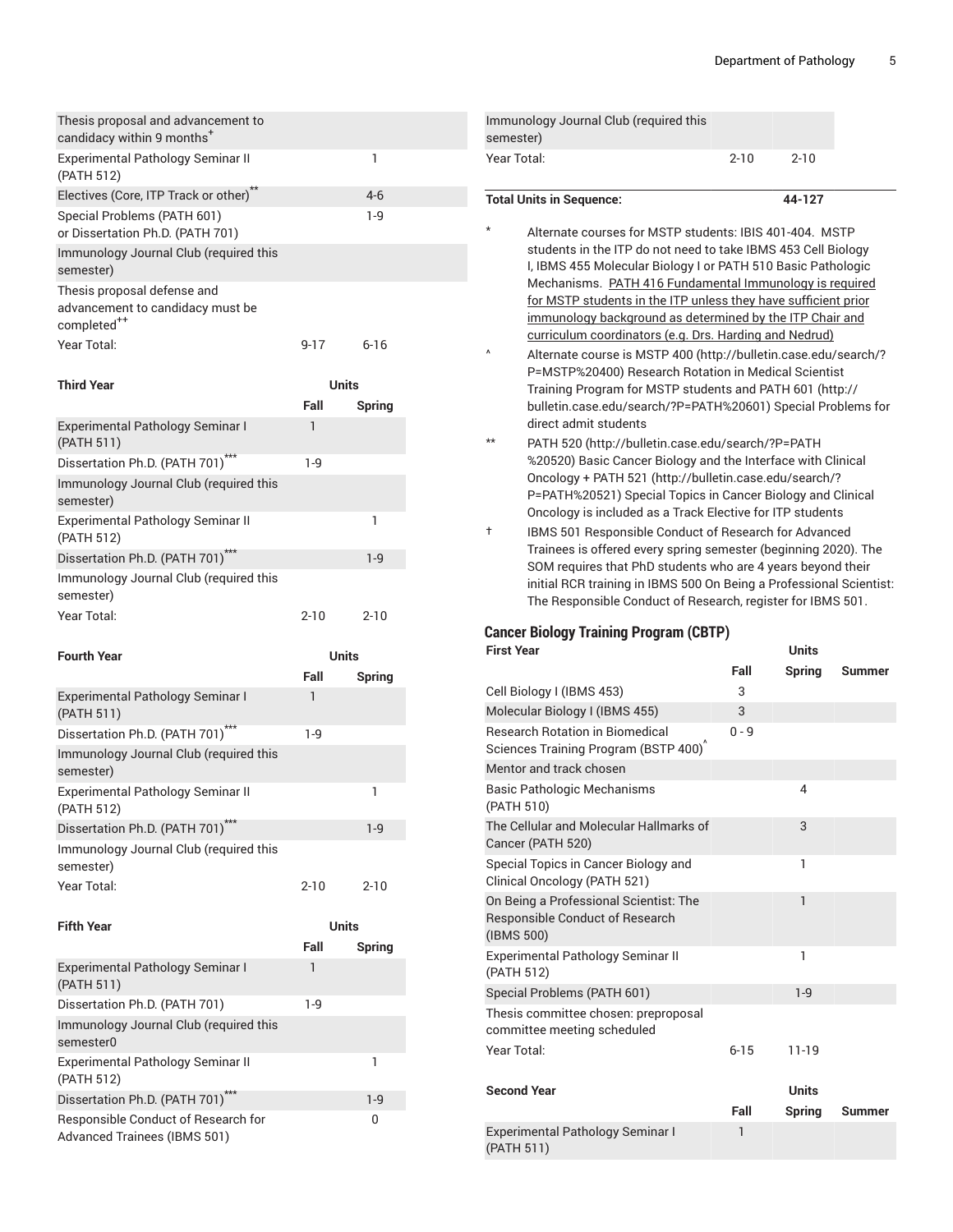| <b>CBTP Track Elective</b>                                                                 | 3            |              |  |
|--------------------------------------------------------------------------------------------|--------------|--------------|--|
| Electives (Core, CBTP track or other)**                                                    | 3            |              |  |
| Special Problems (PATH 601)                                                                | $1-9$        |              |  |
| Thesis proposal defense and                                                                |              |              |  |
| advancement to candidacy with next 9<br>$months+$                                          |              |              |  |
| Experimental Pathology Seminar II<br>(PATH 512)                                            |              | 1            |  |
| Electives (Core, CBTP track or other)**                                                    |              | $4-6$        |  |
| Special Problems (PATH 601)<br>or Dissertation Ph.D. (PATH 701)                            |              | $1-9$        |  |
| Thesis proposal defense and<br>advancement to candidacy must be<br>completed <sup>++</sup> |              |              |  |
| Year Total:                                                                                | $8 - 16$     | $6 - 16$     |  |
| <b>Third Year</b>                                                                          | <b>Units</b> |              |  |
| Experimental Pathology Seminar I<br>(PATH 511)                                             | Fall<br>1    | Spring       |  |
| Dissertation Ph.D. (PATH 701)***                                                           | $1-9$        |              |  |
| Experimental Pathology Seminar II<br>(PATH 512)                                            |              | 1            |  |
| Dissertation Ph.D. (PATH 701)***                                                           |              | $1-9$        |  |
| Year Total:                                                                                | $2 - 10$     | $2 - 10$     |  |
| <b>Fourth Year</b>                                                                         | <b>Units</b> |              |  |
|                                                                                            | Fall         | Spring       |  |
| Experimental Pathology Seminar I<br>(PATH 511)                                             | 1            |              |  |
| Dissertation Ph.D. (PATH 701)***                                                           | $1-9$        |              |  |
| Experimental Pathology Seminar II<br>(PATH 512)                                            |              | 1            |  |
| Dissertation Ph.D. (PATH 701)***                                                           |              | $1 - 9$      |  |
| Year Total:                                                                                |              |              |  |
|                                                                                            | 2-10         | $2 - 10$     |  |
| <b>Fifth Year</b>                                                                          |              | <b>Units</b> |  |
|                                                                                            | Fall         | Spring       |  |
| Experimental Pathology Seminar I<br>(PATH 511)                                             | 1            |              |  |
| Dissertation Ph.D. (PATH 701)***                                                           | $1-9$        |              |  |
| Experimental Pathology Seminar II<br>(PATH 512)                                            |              | 1            |  |
| Dissertation Ph.D. (PATH 701)***                                                           |              | $1-9$        |  |
| Responsible Conduct of Research for<br><b>Advanced Trainees (IBMS 501)</b>                 |              | 0            |  |
| Year Total:                                                                                | 2-10         | $2 - 10$     |  |
| <b>Total Units in Sequence:</b>                                                            |              | 43-126       |  |

- \* Alternative courses for MSTP students: IBIS 401-404. MSTP students in the CBTP do not need to take IBMS 453 Cell Biology I, IBMS 455 Molecular Biology I, PATH 510 Basic Pathologic Mechanisms, or PATH 416 Fundamental Immunology, although PATH 416 Fundamental Immunology may still be taken as a Track Elective.
	- Alternate course is [MSTP 400 \(http://bulletin.case.edu/search/?](http://bulletin.case.edu/search/?P=MSTP%20400) [P=MSTP%20400\)](http://bulletin.case.edu/search/?P=MSTP%20400) Research Rotation in Medical Scientist Training Program for MSTP students with [PATH](http://bulletin.case.edu/search/?P=PATH%20601) 601 [\(http://](http://bulletin.case.edu/search/?P=PATH%20601) [bulletin.case.edu/search/?P=PATH%20601\)](http://bulletin.case.edu/search/?P=PATH%20601) Special Problems for direct admit students
- \*\* PATH 416 Fundamental Immunology is included as a Track Elective for CBTP students
- † IBMS 501 Responsible Conduct of Research for Advanced Trainees is offered every spring semester (beginning 2020). The SOM requires that PhD students who are 4 years beyond their initial RCR training in IBMS 500 On Being a Professional Scientist: The Responsible Conduct of Research, register for IBMS 501.
- + Petition to convert 601 credits to 701 credits for semester in which advancement occurs
- ++ Once 36 credits including 24 graded credits have been completed, register for up to 6 credits of PATH 701 Dissertation Ph.D.
- # Exception: Take 1-3 credits of PATH 701 Dissertation Ph.D.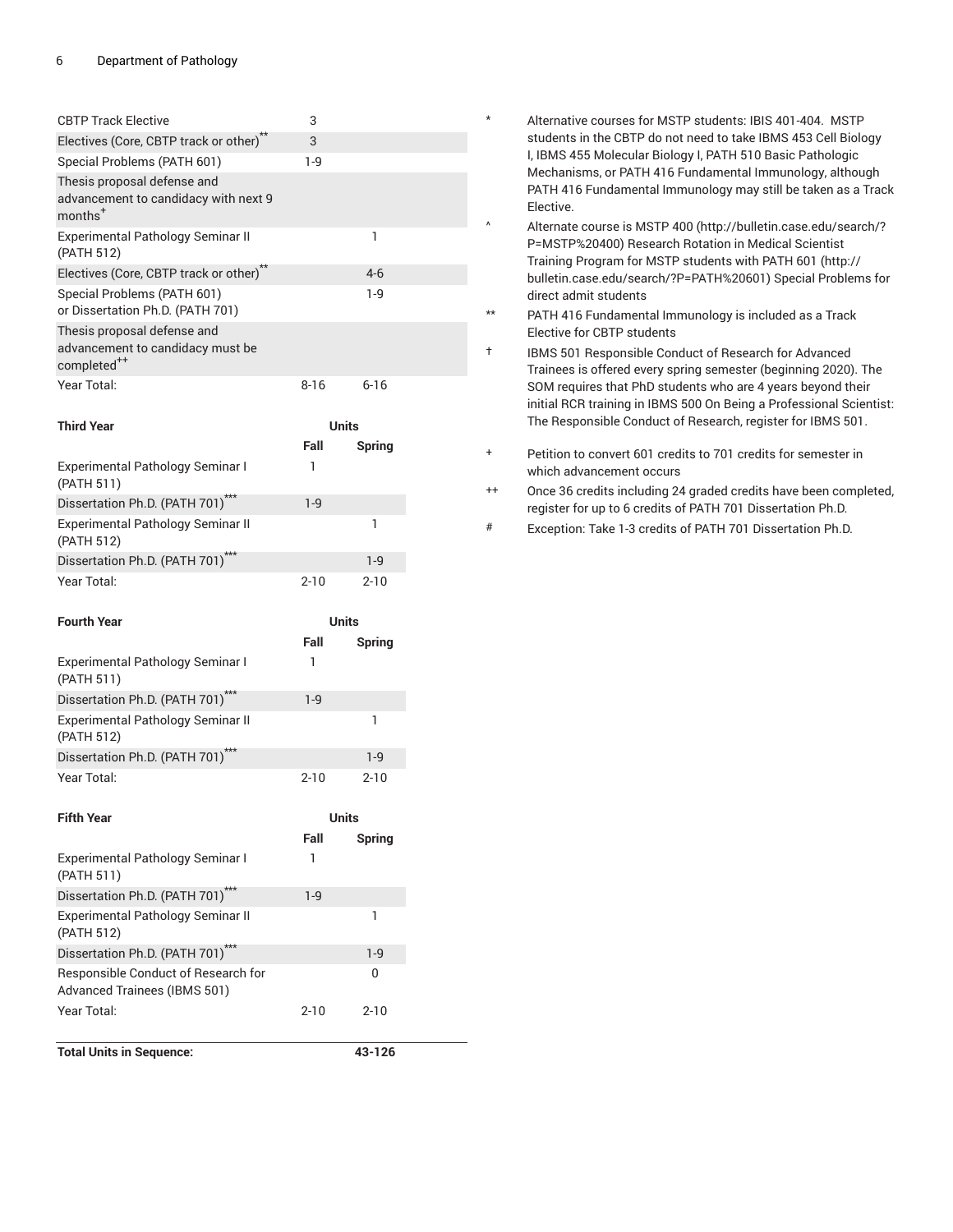\*\*\* **Important: Students should take the following steps to reduce charges to their mentor and department:** AFTER ADVANCE TO CANDIDACY, IT IS NO LONGER NECESSARY TO REGISTER FOR 9 CREDITS PER SEMESTER TO MAINTAIN FULL-TIME STUDENT STATUS. In the first semester after advancement to candidacy, students should register only for the number of credits of PATH 701 Dissertation Ph.D. needed to bring their total number of accumulated credits of PATH 701 to 9 by the end of the semester (and should register for no other courses). In subsequent semesters, students should register for only 1 credit of PATH 701 (and no other courses), except that in the final semester registration should be for the number of credits of PATH 701 needed to complete a total of 18 credits by the end of the semester. EXCEPTION: IT IS IMPORTANT TO MAXIMIZE THE NUMBER OF PATH 701 CREDITS THAT CAN BE COMPLETED DURING PERIODS WHERE TRAINING GRANT SUPPORT IS AVAILABLE. If the student is on the NIH T32 training grant of NRSA award or other funding mechanism that supports this level of tuition, registration should be for the full 9 credits during semesters when grant support for tuition will be available, until a total of 18 credits of PATH 701 is accumulated, after which registration should be for only 1 credit of PATH 701 each semester until graduation. Even prior to advancing to candidacy, if a student has completed 36 "foundation" credits of graduate courses (at least 24 of which must be graded courses), the student should enroll in as many credits of PATH 701 as possible up to a maximum of 6 credits with the remaining credits to be graded courses or PATH 601. In the semester in which the student advances to candidacy, any PATH 601 credits for that semester that are beyond the 36 "foundation" credits should be converted to PATH 701 by petition to Graduate Studies. Students registering for PATH 601, PATH 651 or PATH 701 must indicate their thesis advisor as the Instructor. If a Class Section does not exist with your Thesis Advisor as Instructor, please see the Student Affairs Coordinator to add the Section in order for you to register.

**NOTE**: Schedule beyond year 5 will generally be the same as year 5.

# **Courses**

#### **PATH 316. Fundamental Immunology. 4 Units.**

Introductory immunology providing an overview of the immune system, including activation, effector mechanisms, and regulation. Topics include antigen-antibody reactions, immunologically important cell surface receptors, cell-cell interactions, cell-mediated immunity, innate versus adaptive immunity, cytokines, and basic molecular biology and signal transduction in B and T lymphocytes, and immunopathology. Three weekly lectures emphasize experimental findings leading to the concepts of modern immunology. An additional recitation hour is required to integrate the core material with experimental data and known immune mediated diseases. Five mandatory 90 minute group problem sets per semester will be administered outside of lecture and recitation meeting times. Graduate students will be graded separately from undergraduates, and 22 percent of the grade will be based on a critical analysis of a recently published, landmark scientific article. Offered as [BIOL 316,](/search/?P=BIOL%20316) [BIOL 416,](/search/?P=BIOL%20416) [CLBY](/search/?P=CLBY%20416) 416, [PATH](/search/?P=PATH%20316) 316 and [PATH](/search/?P=PATH%20416) 416. Prereq: [BIOL 215](/search/?P=BIOL%20215) and [BIOL 215L.](/search/?P=BIOL%20215L)

# **PATH 390. Undergraduate Research in Cancer Biology, Immunology, or Pathology. 1 - 3 Units.**

Students undertake a research project directly related to ongoing research in the investigator's/instructor's laboratory. Written proposal outlining research topic, a schedule of meetings and format and length of final written report to be prepared prior to registration for credit. Recommended preparation: One year of college chemistry and consent of instructor.

# **PATH 405. Discussions in Molecular Immunology (Health and Disease). 2 Units.**

Targeted student population would be undergraduate (Biology major), PhD, MD, or MD/PhD students interested in emerging research on the mechanisms of molecular immunology and effects on health and defects in disease. Readings will be assigned, and students will come to class prepared for discussions. P/NP grades will be based on these discussions. 5 or fewer students will be selected for this class. Prereq: Undergraduate Biology majors, PhD, MD, or MD/PhD students.

#### **PATH 410. Aging and the Nervous System. 1 Unit.**

Lectures and discussion on aspects of neurobiology of aging in model systems; current research on Alzheimer's, Parkinson's, and Huntington's diseases.

#### **PATH 412. Histology and Ultrastructure. 4 Units.**

Comprehensive functional histology course integrating microscopic identification ('structure plus nomenclature') of normal cells, tissues, and organs with aspects of their cell biology, biochemistry, and physiology ('function'). Topical coverage includes complete ('head-to-toe') tissue and organ survey with human emphasis. Offered as [ANAT](/search/?P=ANAT%20412) 412 and [PATH](/search/?P=PATH%20412) 412.

#### **PATH 416. Fundamental Immunology. 4 Units.**

Introductory immunology providing an overview of the immune system, including activation, effector mechanisms, and regulation. Topics include antigen-antibody reactions, immunologically important cell surface receptors, cell-cell interactions, cell-mediated immunity, innate versus adaptive immunity, cytokines, and basic molecular biology and signal transduction in B and T lymphocytes, and immunopathology. Three weekly lectures emphasize experimental findings leading to the concepts of modern immunology. An additional recitation hour is required to integrate the core material with experimental data and known immune mediated diseases. Five mandatory 90 minute group problem sets per semester will be administered outside of lecture and recitation meeting times. Graduate students will be graded separately from undergraduates, and 22 percent of the grade will be based on a critical analysis of a recently published, landmark scientific article. Offered as [BIOL 316](/search/?P=BIOL%20316), [BIOL 416](/search/?P=BIOL%20416), [CLBY](/search/?P=CLBY%20416) 416, [PATH](/search/?P=PATH%20316) 316 and [PATH](/search/?P=PATH%20416) 416. Prereq: Graduate standing and consent of instructor.

#### **PATH 418. Tumor Immunology. 3 Units.**

Interactions between the immune system and tumor cells. Topics include the historical definition of tumor specific transplantation antigens, immune responses against tumor cells, the effects of tumor cell products on host immune responses, molecular identification of tumor specific transplantation antigens and recent advances in the immunotherapy of human cancers. Prereq: [PATH](/search/?P=PATH%20416) 416.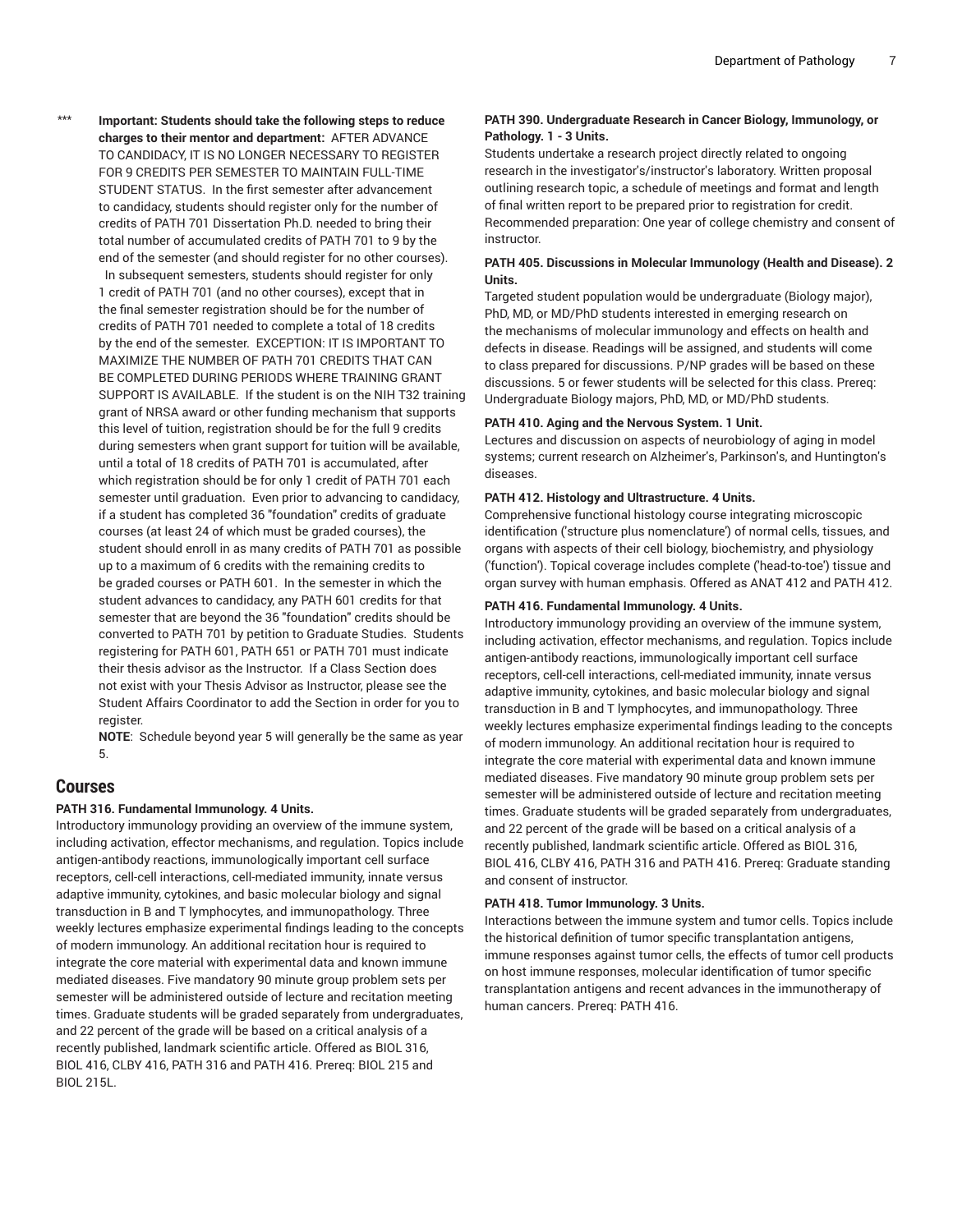### **PATH 420. Topics in Evolution and Medicine. 3 Units.**

The course will be based primarily on the textbook, as well as additional readings to supplement this lucide but relatively brief introduction to the field. Topics to be covered include the overview of the relevance of evolution to medicine; human demography, history and disease; basic and evolutionary genetics; cystic fibrosis; life history trade-offs and the evolutionary biology of aging; cancer; host-pathogen interactions and co-evolution; somatic cell mutation, selection, and evolution in health and disease (not in textbook); sexually transmitted diseases; malaria; gene culture co-evolution; and man-made diseases. Recommended Preparation: Undergraduate knowledge of genetics, biochemistry, cell biology, microbiology, and immunology is advisable. Prior consultation and permission from the Course Director is strongly advised.

#### **PATH 422. Current Topics in Cancer. 3 Units.**

The concept of cancer hallmarks has provided a useful guiding principle in our understanding of the complexity of cancer. The hallmarks include sustaining proliferative signaling, evading growth suppressors, enabling replicative immortality, activating invasion and metastasis, inducing angiogenesis, resisting cell death, deregulating cellular energetics, avoiding immune destruction, tumor-promoting inflammation, and genome instability and mutation. The objectives of this course are to (1) examine the principles of some of these hallmarks, and (2) explore potential therapies developed based on these hallmarks of cancer. This is a student-driven and discussion-based graduate course. Students should have had some background on the related subjects and have read scientific papers in their prior coursework. Students will be called on to present and discuss experimental design, data and conclusions from assigned publications. There will be no exams or comprehensive papers but students will submit a one-page critique (strengths and weaknesses) of one of the assigned papers prior to each class meeting. The course will end with a full-day student-run symposium on topics to be decided jointly by students and the course director. Grades will be based on class participation, written critiques, and symposium presentations. Offered as [BIOC 420](/search/?P=BIOC%20420), [MBIO 420](/search/?P=MBIO%20420), [PATH](/search/?P=PATH%20422) 422, and [PHRM 420.](/search/?P=PHRM%20420) Prereq: [IBMS 453](/search/?P=IBMS%20453) and [IBMS 455.](/search/?P=IBMS%20455)

#### **PATH 430. Oxidative Stress and Disease Pathogenesis. 1 Unit.**

Oxidative stress and free radicals are implicated in a number of disease processes including aging, arthritis, emphysema, Alzheimer's disease and cancer. Lecture course with discussion of recent studies concerning the formation and destructive mechanisms of free radicals in the context of various disease processes. Students read assigned papers and discuss these in class.

#### **PATH 432. Current Topics in Vision Research. 3 Units.**

Vision research is an exciting and multidisciplinary area that draws on the disciplines of biochemistry, genetics, molecular biology, structural biology, neuroscience, and pathology. This graduate level course will provide the student with broad exposure to the most recent and relevant research currently being conducted in the field. Topics will cover a variety of diseases and fundamental biological processes occurring in the eye. Regions of the eye that will be discussed include the cornea, lens, and retina. Vision disorders discussed include age-related macular degeneration, retinal ciliopathies, and diabetic retinopathy. Instructors in the course are experts in their field and are members of the multidisciplinary visual sciences research community here at Case Western Reserve University. Students will be exposed to the experimental approaches and instrumentation currently being used in the laboratory and in clinical settings. Topics will be covered by traditional lectures, demonstrations in the laboratory and the clinic, and journal club presentations. Students will be graded on their performance in journal club presentations (40%), research proposal (40%), and class participation (20%). Offered as [NEUR 432,](/search/?P=NEUR%20432) [PATH](/search/?P=PATH%20432) 432, [PHRM 432](/search/?P=PHRM%20432) and [BIOC 432.](/search/?P=BIOC%20432)

### **PATH 444. Neurodegenerative Diseases: Pathological, Cell. & Molecular Perspectives. 3 Units.**

This course, taught by several faculty members, encompasses the full range of factors that contribute to the development of neurodegeneration. Subjects include pathological aspects, neurodegeneration, genetic aspects, protein conformation and cell biology in conditions such as Alzheimer's disease, Parkinson's disease, amyotrophic lateral sclerosis and prion diseases. Students read assigned primary literature and present and discuss these in class.

#### **PATH 465. Advanced Immunobiology. 4 Units.**

This course will cover fundamental (innate and adaptive responses, antigen recognition, cell activation, etc.) and applied (immune evasion, autoimmunity, allergy, transplantation, vaccines, etc.) immunology topics, highlighting the most important and recent advancements found in the primary literature. Lectures will be derived largely from the primary literature, but will also include modern techniques and fundamental background knowledge to enhance the learning environment for the immunology concepts presented. Course organization consists of two lectures per week by the immunology faculty, midterm and final examinations, and an oral presentation. Enrolled students have the option of concurrent enrollment in [PATH](/search/?P=PATH%20466) 466 Writing for Immunologists. Prereq: [PATH](/search/?P=PATH%20416) 416

#### **PATH 466. Proposal Writing for Immunologists. 1 Unit.**

This course is an introduction to research proposal writing and evaluation for immunology graduate students. One of the most important aspects of being an active investigator in academia, biotechnology, or pharmaceutical industries is being a skilled communicator of one's ideas. This course is designed to teach these practical writing skills and will include lectures and discussions of key writing strategies. Throughout the semester, students will write a research proposal on a topic outside of their thesis research focus (but it can be related), present their ideas in front of the class, and take part in an end-of-semester review panel of the proposals of their classmates. Enrollment requires concurrent enrollment in [PATH](/search/?P=PATH%20465) 465 Advanced Immunobiology and instructor permission. Prereq: [PATH](/search/?P=PATH%20416) 416. Coreq: [PATH](/search/?P=PATH%20465) 465.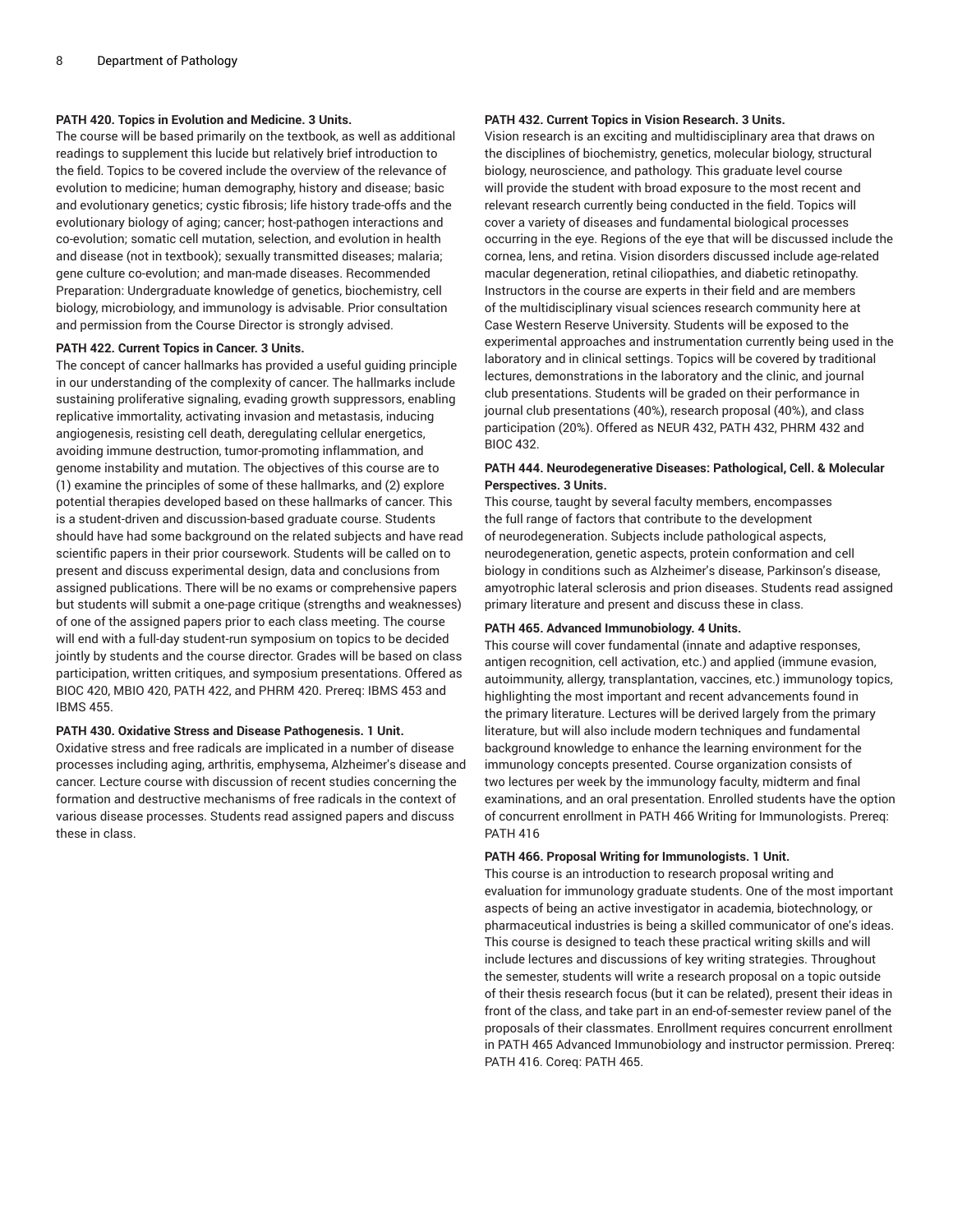#### **PATH 475. Cell and Molecular Foundations of Pathology. 3 Units.**

This course is designed for M.S. students in the Pathology Graduate Program, and is an introductory course covering normal cell and molecular biology as well as cell physiology. Additional topics to be discussed in the course will include cell structure and function, as well as correlates to cellular and molecular pathology. Recommended Preparation: Should have undergrad-level cell biology and biochemistry.

#### **PATH 480. Logical Dissection of Biomedical Investigations. 3 Units.**

[PATH](/search/?P=PATH%20480) 480 is an upper level graduate course encompassing discussion and critical appraisal of both published and pre-published research papers, book chapters, commentaries and review articles. Emphasis will be placed on evaluating the logical relationships connecting hypotheses to experimental design and experimental data to conclusions drawn. Thus, the course will aim to develop students' capacities for independent thinking and critical analysis. Half of the course will be devoted to an analysis of fundamental conceptual issues pertaining to immunology, but this material will be applicable to a wide variety of fields. The other half of the course will be devoted to the analysis of papers that have been submitted for publication ( with the students acting as primary reviewers of these papers). Our expectation is that this course will have practical relevance for students by providing them with methods to review their own prepublication manuscripts and eliminate common errors. It should also give students the tools to question widely held beliefs in diverse biomedical fields. Recommended preparation is completion of the C3MB curriculum and 2nd year or higher graduate school training. Previous exposure to immunology and molecular biology will be helpful but not required.

#### **PATH 481. Immunology of Infectious Diseases. 3 Units.**

This course centers on mechanisms of immune defense, immune escape and disease pathogenesis caused by important human pathogens. Some of the infectious diseases covered in this course include AIDS, TB and Malaria. Most topics focus on immunology of viral, bacterial, protozoan and fungal infections. Topics will also include aspects of epidemiology and global health. Classes will consist of literature review of current scientific articles, faculty lectures and student presentations. Grades will be determined by exams, class presentations, participation, and short reports. Graduate students will also be asked to write a brief research proposal. [PATH](/search/?P=PATH%20481) 481 involves faculty from: Division of Infectious Diseases and HIV Medicine, Center for Global Health & Diseases, Department of Pathology. Prereq: [PATH](/search/?P=PATH%20416) 416.

#### **PATH 488. Yeast Genetics and Cell Biology. 3 Units.**

This seminar course provides an introduction to the genetics and molecular biology of the yeasts S. cerevisiae and S. pombe by a discussion of current literature focusing primarily on topics in yeast cell biology. Students are first introduced to the tools of molecular genetics and special features of yeasts that make them important model eukaryotic organisms. Some selected topics include cell polarity, cell cycle, secretory pathways, vesicular and nuclear/cytoplasmic transport, mitochondrial import and biogenesis, chromosome segregation, cytoskeleton, mating response and signal transduction. Offered as [CLBY](/search/?P=CLBY%20488) 488, [GENE 488](/search/?P=GENE%20488), [MBIO 488](/search/?P=MBIO%20488), and [PATH](/search/?P=PATH%20488) 488.

#### **PATH 510. Basic Pathologic Mechanisms. 4 Units.**

An interdisciplinary introduction to the fundamental principles of molecular and cellular biology as they relate to the pathologic basis of disease. Lectures, laboratories, conferences.

#### **PATH 511. Experimental Pathology Seminar I. 1 Unit.**

Weekly discussions of current topics and research by students, staff and distinguished visitors.

#### **PATH 512. Experimental Pathology Seminar II. 1 Unit.**

Weekly discussions of current topics and research by students, staff and distinguished visitors.

#### **PATH 513. Immunology Journal Club. 1 Unit.**

The Immunology Journal Club is a weekly seminar course in which enrolled students present recently published articles from the primary immunology literature for discussion by the group. Registered students are required to present one article and participate in discussions. Articles are selected by the students, must not be directly related to their own research project, and are approved by the course director. The purpose of the course is to provide the opportunity to practice presentation skills and to foster discussion of recent and high profile advances in immunology. Prereq: Enrolled in M.S. Pathology program.

# **PATH 520. The Cellular and Molecular Hallmarks of Cancer. 3 Units.**

This course is a comprehensive overview of cancer biology led by faculty content experts. The objective of this course is for students to gain an understanding of the complex properties that define cancer through team-based learning, critical reading of literature, and an introduction to grant writing for future NIH grant submissions. Specific goals include: - To review current concepts and hallmarks of cancer as defined by Dr. Robert Weinberg's The Biology of Cancer, 2nd edition (suggested reading). - To learn tools and approaches to critically read and review cancer biology literature. - To understand the NIH scoring system and use this to develop preliminary grant proposal ideas regarding cancer hallmarks. - To gain experience in presenting scientific ideas, and leading group discussions on topics related to cancer biology. - To discuss ethical and societal issues related to emerging technologies in cancer research. Offered as [PHRM 520](/search/?P=PHRM%20520) and [PATH](/search/?P=PATH%20520) 520.

# **PATH 521. Special Topics in Cancer Biology and Clinical Oncology. 1 Unit.**

This one credit hour course in Cancer Biology is intended to give students an opportunity to do independent literature research while enrolled in [PHRM 520](/search/?P=PHRM%20520)/[PATH](/search/?P=PATH%20520) 520. Students must attend weekly Hematology/Oncology seminar series and write a brief summary of each of the lectures attended. In addition, students must select one of the seminar topics to write a term paper which fully reviews the background related to the topic and scientific and clinical advances in that field. This term paper must also focus of Clinical Oncology, have a translational research component, and integrate with concepts learned in [PHRM 520/](/search/?P=PHRM%20520)[PATH](/search/?P=PATH%20520) 520. Pharmacology students must provide a strong discussion on Therapeutics, while Pathology students must provide a strong component on Pathophysiology of the disease. Recommended preparation: CBIO 453 and CBIO 455, or concurrent enrollment in [PHRM 520](/search/?P=PHRM%20520) or [PATH](/search/?P=PATH%20520) 520. Offered as [PATH](/search/?P=PATH%20521) 521 and [PHRM 521](/search/?P=PHRM%20521).

#### **PATH 523. Histopathology of Organ Systems. 3 Units.**

Comprehensive course covering the underlying basic mechanisms of injury and cell death, inflammation, immunity, infection, and neoplasia followed by pathology of specific organ systems. Material will include histological ('structure') and physiological ('function') aspects related to pathology (human emphasis). Recommended preparation: [ANAT](/search/?P=ANAT%20412) 412 or permission of instructor. Offered as [ANAT](/search/?P=ANAT%20523) 523 and [PATH](/search/?P=PATH%20523) 523.